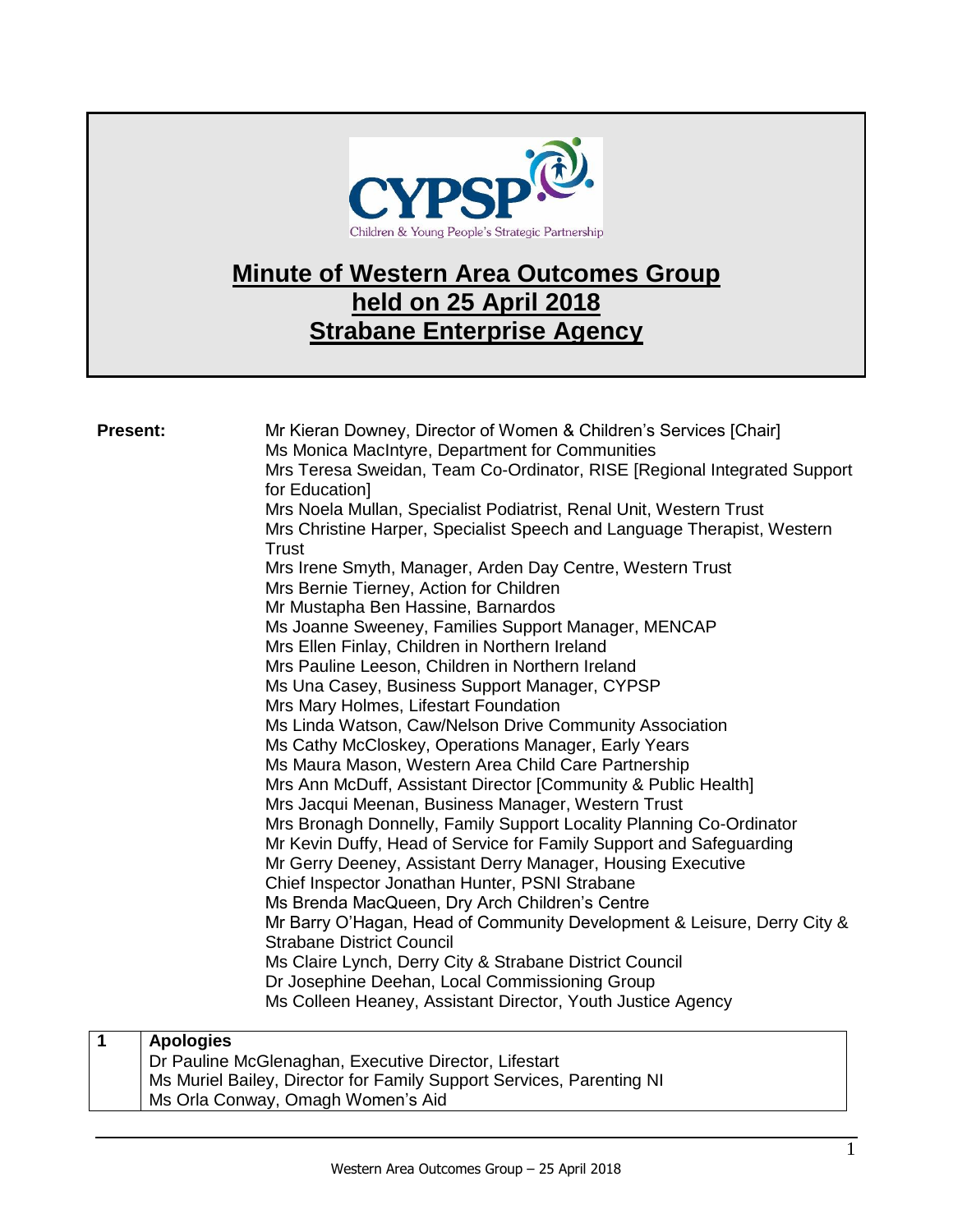|                         | Mr Robert Gibson, Director of Community, Health & Leisure, Fermanagh & Omagh District<br>Council                                                                                                                                                                                                                                                                                                                                                                                                                                                                                                                                                                                                                                                                                                                                                                                                                                                                                                                               |
|-------------------------|--------------------------------------------------------------------------------------------------------------------------------------------------------------------------------------------------------------------------------------------------------------------------------------------------------------------------------------------------------------------------------------------------------------------------------------------------------------------------------------------------------------------------------------------------------------------------------------------------------------------------------------------------------------------------------------------------------------------------------------------------------------------------------------------------------------------------------------------------------------------------------------------------------------------------------------------------------------------------------------------------------------------------------|
| $\overline{2}$          | Welcome<br>Mr Downey welcomed all for attending the meeting particularly Mrs Teresa Sweidan,<br>Mrs Noela Mullan, Mrs Christine Harper and Mrs Irene Smith. Mr Downey stated that they<br>were members of the new Discovery Group around 'Best Start in Life' which met this<br>morning.                                                                                                                                                                                                                                                                                                                                                                                                                                                                                                                                                                                                                                                                                                                                       |
|                         | Mr Downey informed the group that Mr Mustapha Ben Hassine and<br>Chief Inspector Ivor Morton both informed him recently of their decisions to retire.<br>Mr Downey stated that Mr Hassine would be a significant loss to the group and<br>Chief Inspector Morton was a breath of fresh air to the group from a policing prospective<br>around some of our agenda areas and the group wished them both well.                                                                                                                                                                                                                                                                                                                                                                                                                                                                                                                                                                                                                    |
| $\mathbf{3}$            | Notes of Previous Meeting held on 28 February 2018<br>Minutes of the previous meeting held on 28 February 2018 were agreed as an accurate<br>record of the discussion.                                                                                                                                                                                                                                                                                                                                                                                                                                                                                                                                                                                                                                                                                                                                                                                                                                                         |
| $\overline{\mathbf{4}}$ | <b>Update on Disability</b><br>Ms Sweeney advised that Ms Margaret Kelly, Director and Marie Anne, Policy Lead, would<br>like to be part of the presentation around what we can do around early intervention of<br>children with a learning disability, although she appreciated that disability covers a wide<br>range. The programme of approach will be where MENCAP feel the gaps are in provision.<br>Ms Sweeney mentioned that MENCAP in a lot of their work find that children with a<br>disability and, particularly children with a learning disability, are invisible in some of the<br>funding streams and while they fit in certain categories it's important that they are named.<br>Mr Downey discussed the need to shine a light onto disability because sometimes it gets<br>lost a little bit even though it is included in our discussions around adversity, holiday<br>hunger and various others we wanted to give disability a specific time and mention to<br>children with disability at June's meeting. |
|                         | Mr Duffy advised that he attend the first pre-discovery meeting with UNICEF and the voice<br>of children with disabilities was discussed. He felt that it may be useful for Ms Sweeney or<br>another representative of MENCAP to attend the next meeting.                                                                                                                                                                                                                                                                                                                                                                                                                                                                                                                                                                                                                                                                                                                                                                      |
|                         | Pre-Discovery Day - Wednesday 18 April 2018<br>Mrs Donnelly advised this was a success and the Outcomes Group was well represented.<br>One of the main outcomes that came from the meeting was there would be two more<br>discovery days. The 31 May 2018 would be for members of the Outcomes Group and<br>1 June 2018 was for those who were providing services to young people and direct<br>intervention services. There would be a small working group with key note speakers<br>around youth participation, dealing with what this will look like and how we involve young<br>people through the whole process. This will be primarily run by Derry City and Strabane<br>District Council and the Western Health and Social Care Trust with the Western Area<br>Outcomes partners being members of this as well.                                                                                                                                                                                                         |
|                         | Ms Lynch stated that they had put together a basic expression of interest and there are a<br>lot of gaps, particularly around the voice of marginalised young people and young people<br>with a disability. The discovery phase will be from April to November 2018, so by                                                                                                                                                                                                                                                                                                                                                                                                                                                                                                                                                                                                                                                                                                                                                     |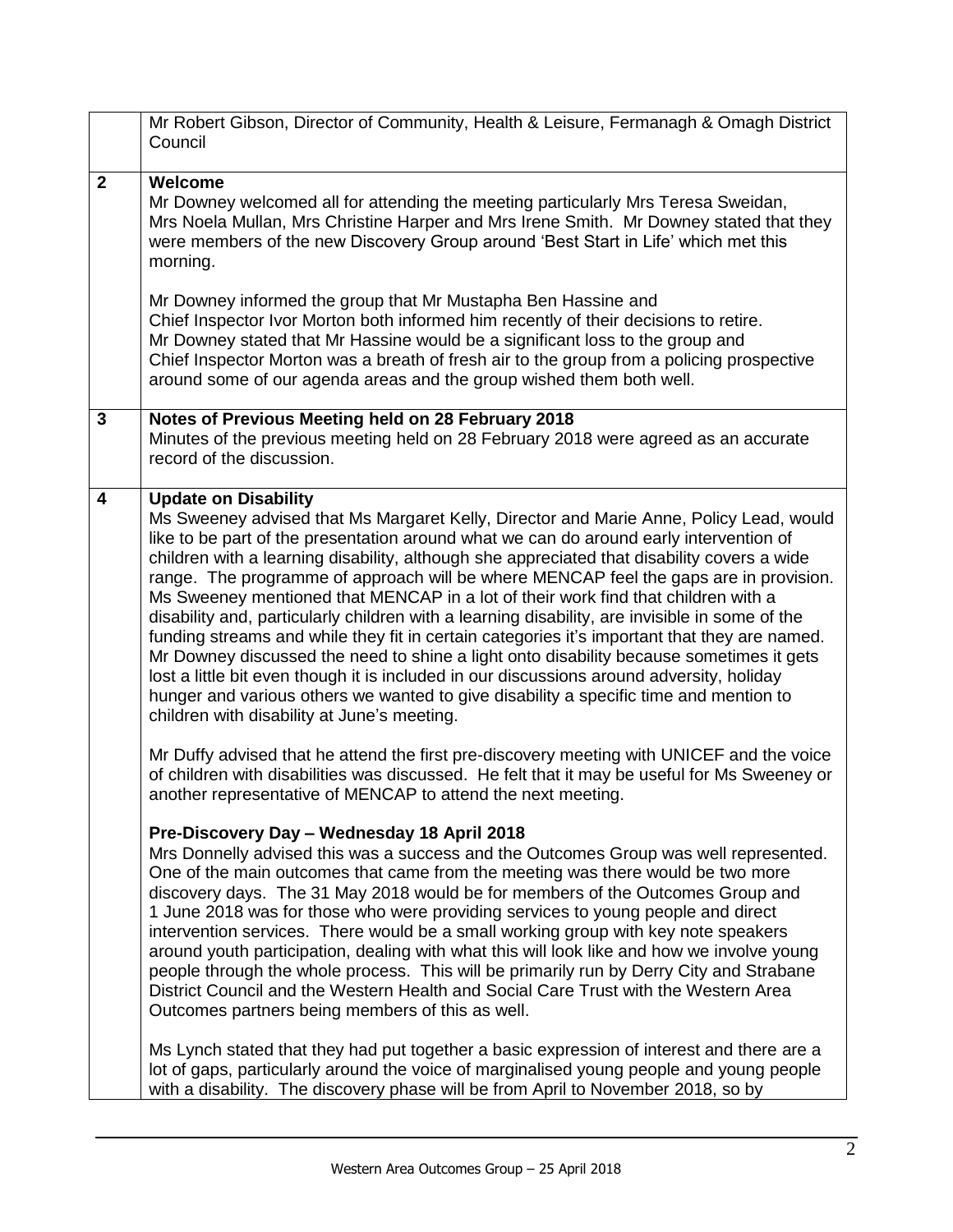November 2018 the finalised action plan and a clear understanding of the badges they are working towards which will represent the voice of everyone. Ms Lynch stated there was a request to have an extra planning meeting to work out that the voice of young people was properly shaping the plan.

A discussion took place around how does this shape the services provided to young people.

### **Year of Youth 2019**

Mr Duffy advised both he and Mr O'Hagan attend the Derry City and Strabane District Council meeting last week for the Year of Youth 2019. This is in the early stages of planning and was agreed at the last meeting the Board is very top heavy with statutory agencies. Mr Duffy suggested if it was possible for voluntary agencies to become members of this board. Mr O'Hagan advised these meetings run once a month and they are looking at developing cross border projects which were aimed at harder to reach children either because they live in rural areas or areas of deprivation.

Mr Downey suggested that this was a good opportunity for voluntary organisations and Mrs Donnelly suggested going through the Locality Planning Groups to put out an expression of interest.

## **ACE's Conference**

Mr Downey reported that on the day of the conference 340 personnel attended. This showed that there was an appetite for ACE's and it was a fantastic day. Mr Downey offered his thanks to Mrs Donnelly and her team for the huge amount of work in making this day happen. He also offered his thanks to Mr David Bolton for chairing the day.

It was reported that on the day they completed ACE's scores to use this as a learning tool to get a sense of the prevalence of ACE's within the audience, an  $11<sup>th</sup>$  ACE was measured due to people's experience with conflict and 24% of the audience had four or more ACE's in respect of the conflict.

There was a view to hold another ACE's conference in September; there have been several requests to run the Resilience film. It has been agreed that Mrs McDuff, through the Trust, would arrange three showings of this film for staff and others.

Mrs McDuff mentioned it was important to think about the next steps in moving forward. She had contacted a couple of Headmasters who were very involved in this in Scotland and Wales and they have being very helpful as she is trying to plan viewings in schools, public venues, as this is for everyone. Ms Casey also stated that there was a lot of interest from MLA's regarding ACE's and that they were looking for a screening of this film. Mrs McDuff suggested that we should co-ordinate with Mrs Donnelly for the viewing of this film.

A discussion took place around training of individuals and maintaining the momentum on ACE's.

#### **Community Resilience Programme**

Mr Downey spoke about the Community Resilience pilot in Dry Arch Children's Centre. On 22 February 2018 a presentation was given to School Principals and others around resilience. Ms MacQueen had prepared a position paper in terms of where this group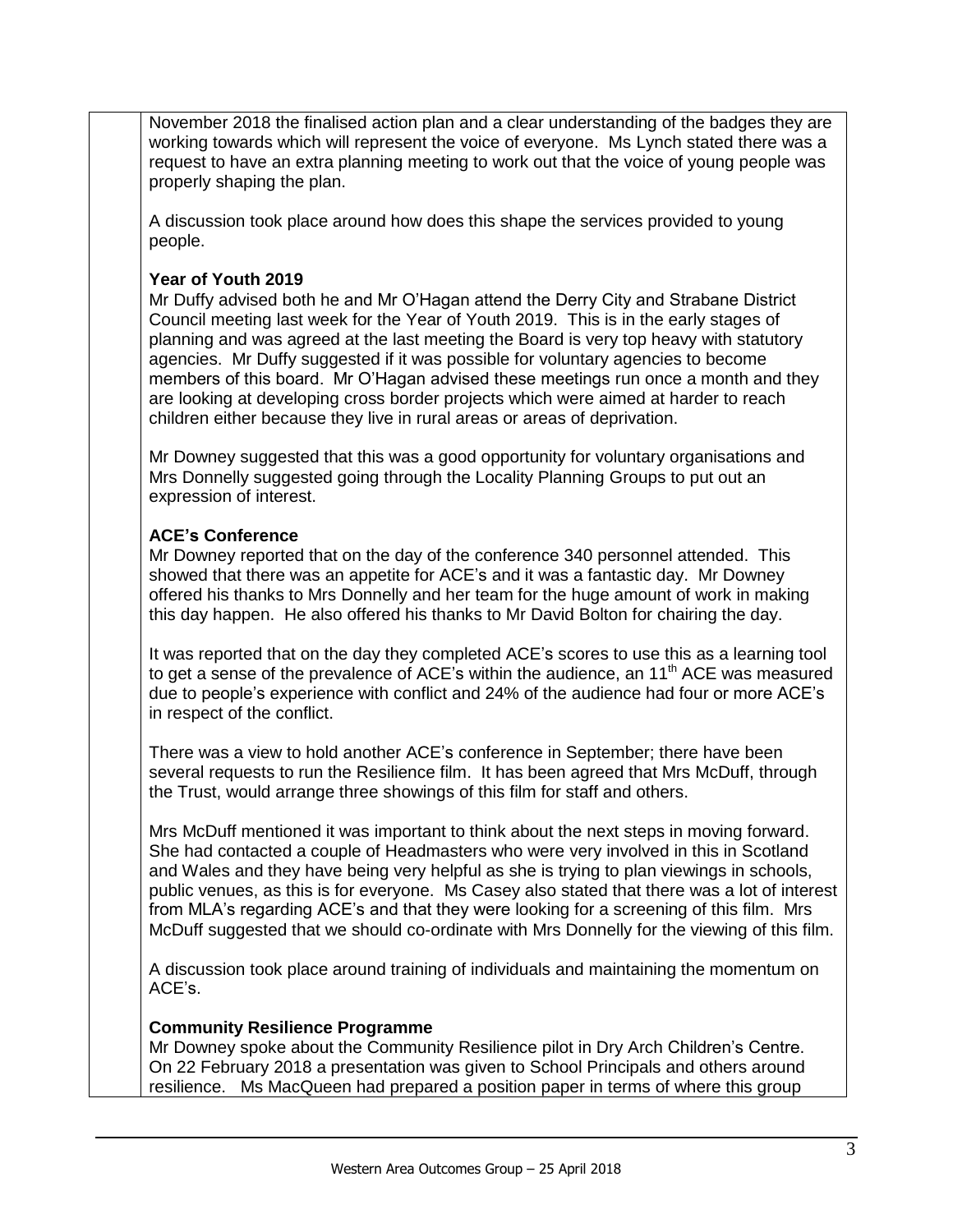want to develop a Community Resilience Pilot. Mr Downey advised that we agreed that there would be a pilot and that this would be road tested in Limavady. Mrs McDuff said that contact had been made with Headmasters in Scotland and Wales as they are trauma informed schools and we are interested as to what makes them a trauma informed school so that we can prepare the next steps. Mr Downey advised that it would be good to share their experiences with the local community of Principals that were looking to become trauma informed. Ms MacQueen advised that they have committed pastoral care in all these schools with sign posting, the alignments have been made and bringing information in of what is working well, however, this would be clear in the position paper.

#### **Holiday Hunger Programme**

Mr Downey advised this was to be front loaded before the end of the last financial year, however, due to the short notice this was not completed but funding would be provided. Ms Pauline Leeson updated the meeting as to what was happening regionally regarding this programme. Ms Leeson stated every time the programme was run there were new challenges and it was continually being reviewed. The challenge they currently have is education, how to incorporate this and how they improve the connection with Family Support Hubs. The Hubs need to be well connected into the project in terms of reaching marginalised children but also, it's important to get access for those children to services where they can come into networks and make friends after the project had finished. It was found that running the programme over holidays wasn't enough - they now run a homework club one day a week.

Ms Ellen Findlay stated this was about ending child poverty and it started in 2016 when they had the Child Poverty conference and experts were discussing the issue that families were facing over the holiday period. The project was up and running within two weeks and it now provided children with a hot, nutritious meal so they receive breakfast, a snack and lunch, it also includes physical activities and a learning element. They offer an OCN qualification in healthy living to the younger age range and an OCN in either Youth Engagement or Peer Mentoring to the older age range. Referrals come from Hubs, GP's, or Community Partners. In terms of partnerships they have Family Support Hubs, Children & Young People Strategic Partnership, Public Health Agency, Education Authority, Local Councils, and Private Businesses. Ms Findlay stated that private businesses has given them funding for the next three years because they saw the benefit of education and community development. They have collaborated with businesses in the community and they are going to bring businesses out to do CV skills, interview techniques, and take young people into work experience.

Mr Downey asked how they got the business community involved. Ms Findlay replied it was one of their partners pathways had a contact and they were looking at how to raise funding, so they approached them via email, made a presentation and they were initially given funding for one programme. The business got a lot out of it, a video was produced with them; the business was promoted in the video and received press coverage.

A discussion took place around numbers of referrals and from which communities the referrals came from.

Mrs Holmes advised the Lifestart Foundation had a project called SOFT which works with parents and is about parents, how their experiences shape and how they parent. The course is run over four half day's which gets parents looking at child development from the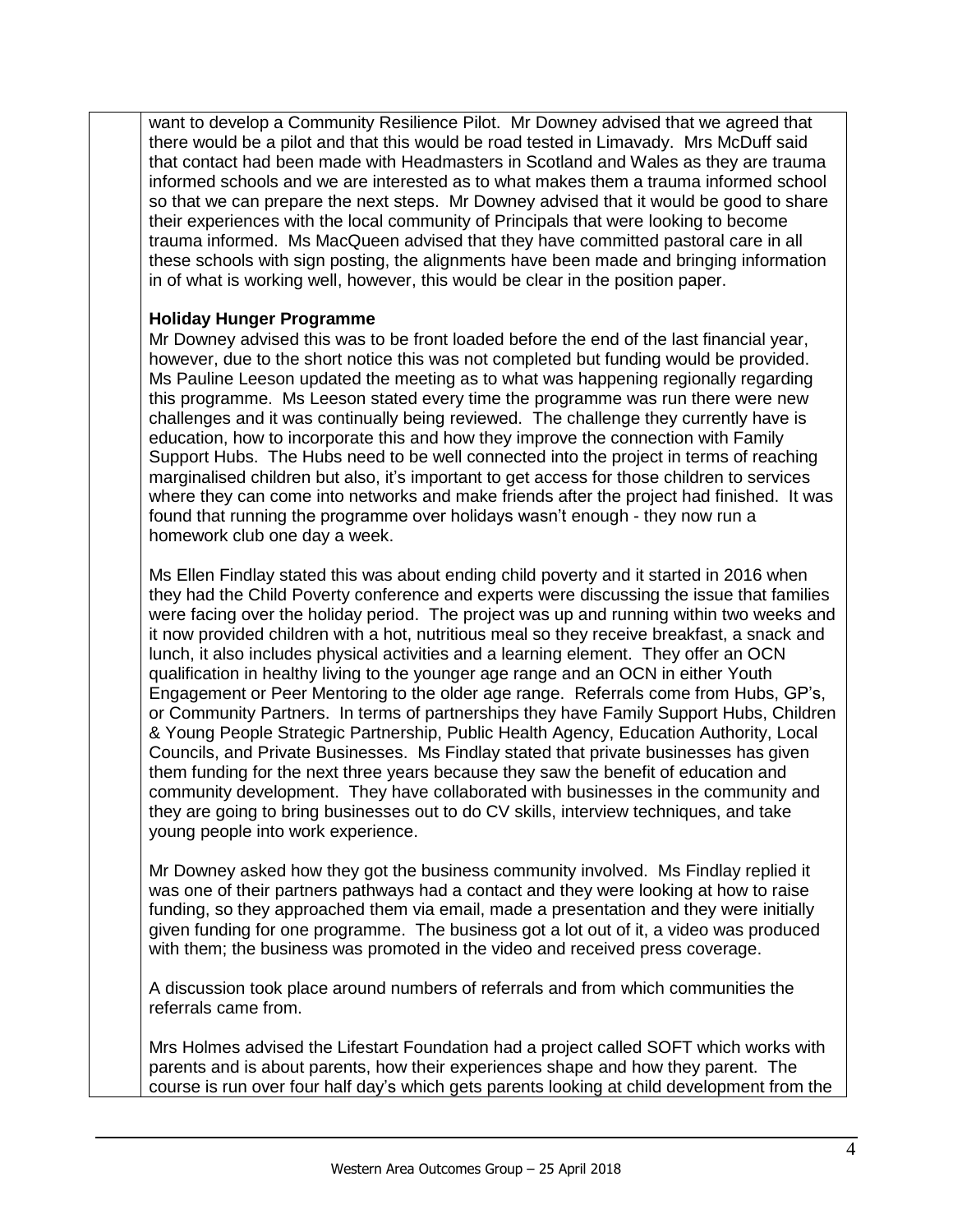|                | prospective of how they were developed, how things impact on them and then how the<br>inner parent brings this out when they are working with their own children. This<br>programme was also looking at it from the cultural and social diversities aspect, building on<br>the good relationship at home and then building on the social and emotional wellbeing of<br>the child.<br>Mrs Donnelly informed the group that the Holiday Hunger Programme specification is<br>awaiting approval. Once approved it will go out wide to all community voluntary partners<br>and they can apply for funding up to £3,000.                                                                                                                                                                                                                |
|----------------|------------------------------------------------------------------------------------------------------------------------------------------------------------------------------------------------------------------------------------------------------------------------------------------------------------------------------------------------------------------------------------------------------------------------------------------------------------------------------------------------------------------------------------------------------------------------------------------------------------------------------------------------------------------------------------------------------------------------------------------------------------------------------------------------------------------------------------|
|                | Mr Downey stated this programme would be in the commissioning specification and getting<br>private businesses involved would be a challenge. He thanked Ms Leeson and<br>Ms Findlay for their presentation and attending the meeting.                                                                                                                                                                                                                                                                                                                                                                                                                                                                                                                                                                                              |
| $5\phantom{1}$ | <b>Update from Locality Planning Groups</b><br>Mr Downey advised the meeting that both Locality Planning reports had been shared prior<br>to this meeting.                                                                                                                                                                                                                                                                                                                                                                                                                                                                                                                                                                                                                                                                         |
| 6              | <b>Early Intervention Updates</b><br>This item had been discussed in item four. Mr Downey reported that CAWT Cross Border<br>Project was to commence in June 2018. This project was being funded by $\epsilon$ 4 million<br>across the border corridor around ACE's so Derry, Omagh, Strabane and Enniskillen<br>would all benefit and updates would be provided over the upcoming months as this project<br>gained momentum.                                                                                                                                                                                                                                                                                                                                                                                                      |
| $\overline{7}$ | UNICEF Child Friendly Communities- Pre-Discovery Day - 18 April 2018<br>This item was discussed in item four.                                                                                                                                                                                                                                                                                                                                                                                                                                                                                                                                                                                                                                                                                                                      |
| 8              | <b>Commissioning Plan</b><br>Mr Downey discussed that he wanted to have the commissioning plan early in the year to<br>set out what we plan to do. The plan is to try to commission £75,000 which could be done<br>either as one year funding or two/three year funding as this was recurring money.                                                                                                                                                                                                                                                                                                                                                                                                                                                                                                                               |
|                | The following had already been set aside out of the budget:-<br>$\triangleright$ Holiday Hunger.<br>$\triangleright$ STOP Programme.<br>$\triangleright$ September ACE's event.<br>Slippage.<br>≻                                                                                                                                                                                                                                                                                                                                                                                                                                                                                                                                                                                                                                  |
|                | Mr Downey suggested allocating £25,000 to each of our 3 big obsessions.                                                                                                                                                                                                                                                                                                                                                                                                                                                                                                                                                                                                                                                                                                                                                            |
|                | Dr Deehan agreed to the equal division to each of the obsessions, but in relation to<br>promoting the safety of children on social media and the impact that social media can have<br>on a young person's mental health. Dr Deehan stated that she was aware that young<br>people within the LGBT community suffered, particularly issues around their mental health.<br>Dr Deehan asked as a group have we funded any awareness campaigns or was there<br>anything we could do in conjunction with the PSNI regarding highlighting dangers and to<br>support young people from this vulnerable group. Ms Heaney advised that Youth Justice<br>commissioned a sexting DVD around the dangers of it through The Playhouse and it was<br>due to be launched in the next few weeks and they would be happy for this to be rolled out. |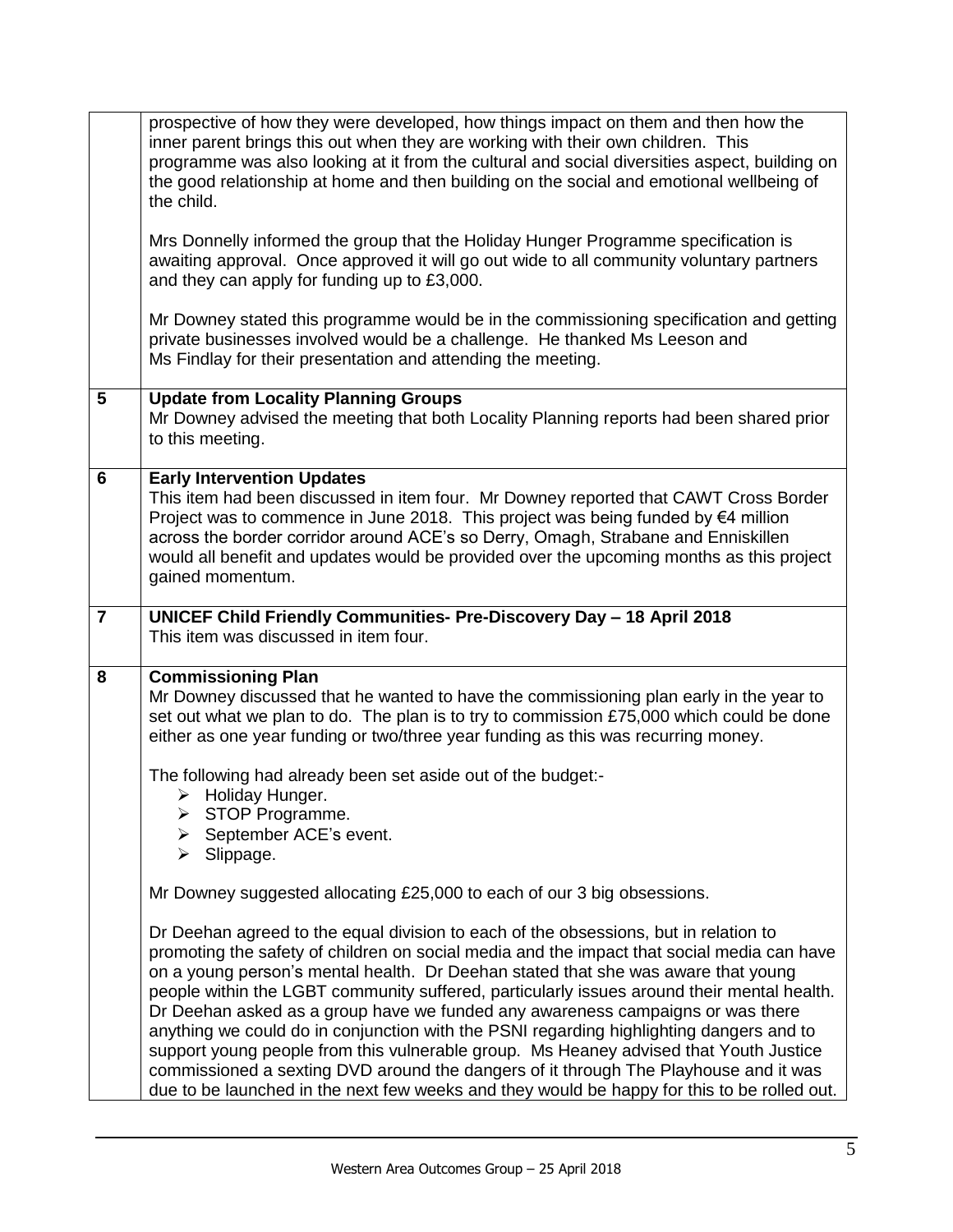Mr Duffy stated that the number of referrals in relation to sexting and young people presenting themselves online in vulnerable positions had increased and this had become a worry not only for the Trust, but also the PSNI. He said staff were working closely with the Police not only to prevent this, but to also raise awareness. Mr Duffy was not aware that we had done anything in relation of the LGBT group and work needed to be explored further.

Ms MacIntyre stated that a few conferences have been done in schools and feedback from pupils was to please stop, as they are being flooded with information. It was also mentioned that perhaps a different approach be carried out to get the sinister message across to young people. A discussion took place around the vulnerability of young people within this group.

Mr Downey suggested the setting up of three small Discovery Groups - one group for each of the three obsessions and each Discovery Group to bring a proposal of spending £25,000.

Mr Downey asked Ms Casey if she could send a template out to the group with the three obsessions on it and each member could then state which they would prefer to work on. Once the three Discovery Groups had been identified a meeting could then be arranged with either Mrs Donnelly or Mrs Magee to facilitate.

Mr Downey mentioned that the group had worked hard to get the "Best Start in Life" included within both community plans so members needed to think about what we might do to support the community plans going forward. Mr Downey then asked the group to give ideas around the other two themes.

Ms Watson discussed the 'Talk to our Babies' programme which was run in Shantallow and Waterside which employed two people and asked if we could roll this out. Ms Watson will send in information on this programme.

Ms MacIntrye discussed the 'Schools for Hope' and how we can tap in with this as it binds very well with ACE's.

Mrs McDuff discussed Hippotherapy for autistic children and the possibility of exploring doing other things there around speech and language. Mrs McDuff mentioned another project called Five Circles which was currently lottery funded. This was for families with children who have learning disabilities; Mrs McDuff was keen to see if they could do something for the siblings of these families.

Ms Sweeney stated that E PAT was an evidenced informed programmefor parents and it looked at key areas that research of parents say are key when you have a child with learning disability or developmental delay and it looks at challenging behaviour, sleep, communication, life skills, self care and mental wellness for families. The feedback that was being received from parents was about building resilience within the family, capacity and giving them a toolkit of strategies to support them around the keys areas and letting them know how to support their child at home.

Mr Downey stated that this was a big task and was about being as strategic as we can. For further discussion at the next meeting.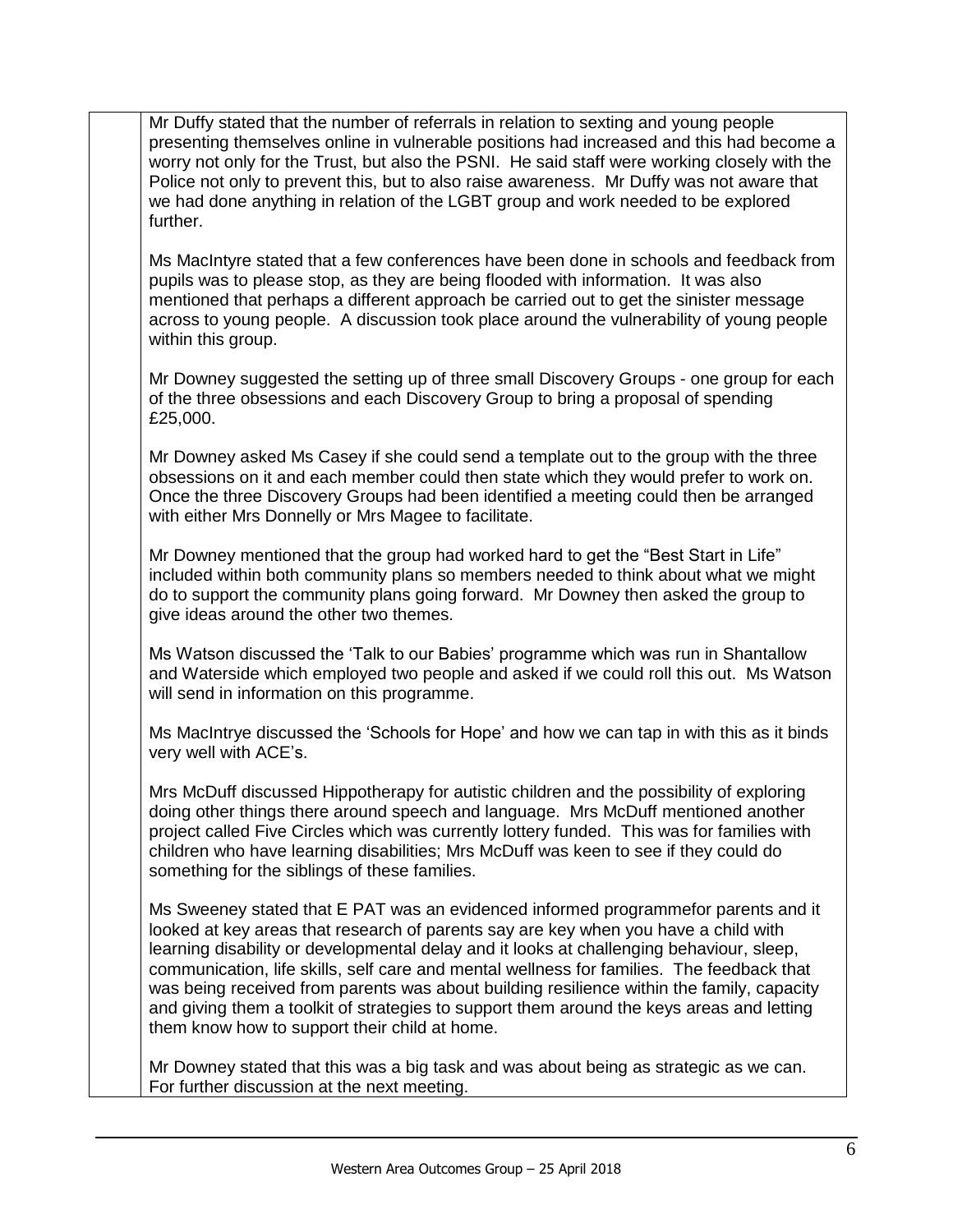| 9  | <b>Membership</b><br>Mr Downey advised of the need to revisit membership; however some have a natural<br>successor. Mr Downey asked Mr Hassine if Barnardo's would provide a successor or<br>would the group have to approach them. Ms Casey advised Mr Downey that there was a<br>paper coming out soon about membership. Mr Downey then decided to put a hold on this<br>until the paper was released to ensure that all Outcomes Groups regionally have similar<br>membership.                                                                                                                                                                          |
|----|------------------------------------------------------------------------------------------------------------------------------------------------------------------------------------------------------------------------------------------------------------------------------------------------------------------------------------------------------------------------------------------------------------------------------------------------------------------------------------------------------------------------------------------------------------------------------------------------------------------------------------------------------------|
| 10 | <b>September Conference</b><br>This item was discussed at item four.                                                                                                                                                                                                                                                                                                                                                                                                                                                                                                                                                                                       |
| 11 | <b>Safeguarding</b><br>Mr Downey advised that papers have been shared around neglect workshops being run<br>across the region, based on the SBNI work around the neglect toolkit that has been<br>developed to raise awareness, support, and training to deal with issues on neglect.                                                                                                                                                                                                                                                                                                                                                                      |
| 12 | <b>CYPSP Think Family Sub Group/Hidden Harm</b><br>Mr Downey stated that nothing was recorded for this item.                                                                                                                                                                                                                                                                                                                                                                                                                                                                                                                                               |
| 12 | Any Other Business.<br>Mr Downey asked each member if they had any other business for the meeting:<br>Ms MacIntyre advised that they have been successful in getting another programme out                                                                                                                                                                                                                                                                                                                                                                                                                                                                 |
|    | for another year.<br>Mrs Sweidan asked whether the Education Authority attend this meeting. Mr Downey<br>advised they were invited to attend.                                                                                                                                                                                                                                                                                                                                                                                                                                                                                                              |
|    | Dr Deehan stated she got a lot from the ACE's Conference. She advised that GP's and<br>Practice Nurses are well educated in this area as they have four half day protective<br>learning time set aside per year so there may be an option in the autumn for someone talk<br>about ACE's to the GP group. Mr Downey asked Dr Deehan if she would be able to<br>influence to see if this could happen.                                                                                                                                                                                                                                                       |
|    | Mrs Tierney gave an update on the Blues Programme which targets 15 – 18-year olds with<br>early signs of depression in young people. Funding was from the Royal Mail and Derry<br>was the pilot along with Downpatrick. For the coming term Oakgrove, Lisneal and<br>St Columbs College had signed up and for the next term Foyle College, Limavady High<br>School, St Mary's Limavady, and Limavady Grammar. They are currently refusing schools<br>due to the high demand. Young people complete a basic questionnaire which is assessed<br>and a higher number of young people responding to the questionnaire than across the rest<br>of the mainland. |
|    | Mr Hassine informed the group that recently in Strabane there was a Mind Wise Workshop<br>held for parents who are supporting children with high anxiety issues. The Family Centre<br>was providing a 12-week programme for parents of children aged $3 - 6$ and children aged<br>6 - 12. Also advised that there is a Project called Grass Roots which was developed from<br>the food bank - this was in the early days and there seemed to be good commitment for<br>this project.                                                                                                                                                                       |